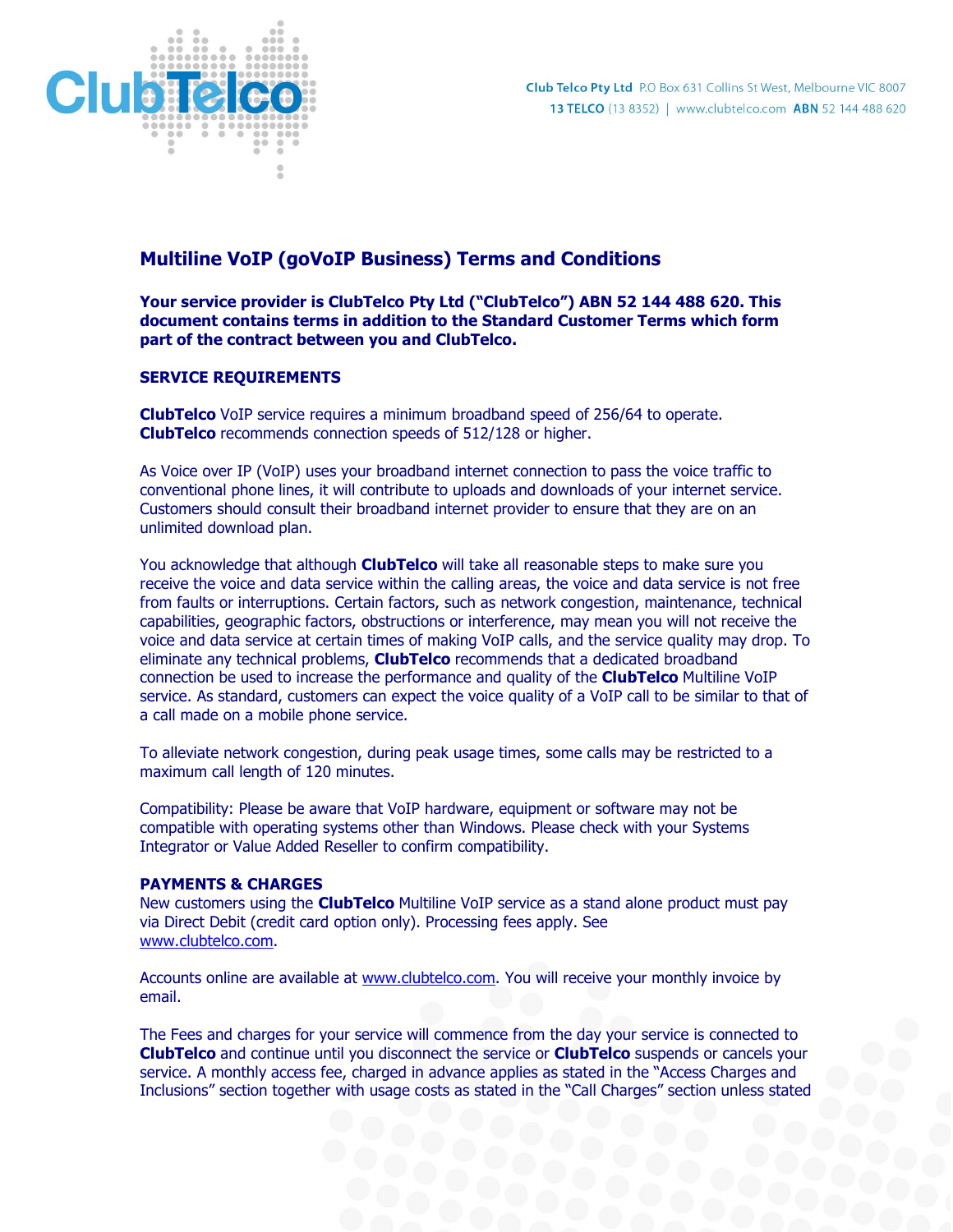otherwise. You must pay hardware and services charges as set out by **ClubTelco** together with any additional charges applicable to your service.

Other costs such as provision of equipment and/or consultancy fees charged by your Systems Integrator or Value Added Reseller are also additional and must be paid for by you.

### ACCESS CHARGES AND INCLUSIONS

Access Fees and Call Inclusions are listed below and include GST:

| <b>Plan Details</b>                                 | goVoIP<br><b>Business 1</b>     | goVoIP<br><b>Business 5</b> | goVoIP<br><b>Business 10</b> | goVoIP<br><b>Business 15</b> |
|-----------------------------------------------------|---------------------------------|-----------------------------|------------------------------|------------------------------|
|                                                     |                                 |                             |                              |                              |
| <b>Monthly Access Fee</b>                           | \$50.00                         | \$70.00                     | \$120.00                     | \$180.00                     |
| <b>Local Call Rate Per Call</b>                     | 9.9 <sub>c</sub>                | 9.9 <sub>C</sub>            | 9.9 <sub>c</sub>             | 9.9 <sub>c</sub>             |
| <b>National Call Rate Per Call</b>                  | 9.9 <sub>c</sub>                | 9.9 <sub>c</sub>            | 9.9 <sub>c</sub>             | 9.9c                         |
| <b>Calls to Aussie Mobiles Per</b>                  | 18 <sub>c</sub>                 | 18 <sub>C</sub>             | 18 <sub>C</sub>              | 18 <sub>C</sub>              |
| <b>Minute</b>                                       |                                 |                             |                              |                              |
| <b>International Call Rate</b><br><b>Per Minute</b> | From $1.5c*$                    | From $1.5c*$                | From $1.5c*$                 | From $1.5c*$                 |
| <b>Single Number 13/18</b>                          | <b>Yes</b>                      | <b>Yes</b>                  | <b>Yes</b>                   | <b>Yes</b>                   |
| <b>Monthly Access Fee</b>                           |                                 |                             |                              |                              |
| <b>Waiver</b>                                       |                                 |                             |                              |                              |
| <b>ClubTelco to ClubTelco</b>                       | Included at                     | Included at                 | Included at                  | Included at                  |
| <b>VoIP Calls</b>                                   | No Extra Cost                   | No Extra Cost               | No Extra Cost                | No Extra Cost                |
| goVoIP Business Sub-                                | $\Omega$                        | 5                           | 10                           | 15                           |
| <b>Accounts</b>                                     |                                 |                             |                              |                              |
| <b>Direct in Dial Numbers</b>                       | Up to $10$                      | Up to 50                    | Up to 75                     | Up to $100$                  |
| <b>Other Inclusions</b>                             | Up to 300 local /               | N/A                         | N/A                          | N/A                          |
|                                                     | national calls per<br>month $#$ |                             |                              |                              |
| <b>Connection Fee</b>                               | \$99.00                         | \$99.00                     | \$99.00                      | \$99.00                      |
| <b>Disconnection Fee</b>                            | \$200.00 if in                  | \$200.00 if in              | \$200.00 if in               | \$200.00 if in               |
|                                                     | contract                        | contract                    | contract                     | contract                     |
| <b>Contract Period</b>                              | 12 months                       | 12 months                   | 12 months                    | 12 months                    |

\* See www.clubtelco.com for a full list of international destinations and charges

# Over this monthly inclusions limit, normal local / national call charges of 9.9c per call apply.

### IMPORTANT NOTES

1. Local/national call inclusions do not include calls to 13 / 1300 numbers which are charged at 25c per call.

2. Calls to international numbers are charged in addition to the other fees arising under this plan. For a full list of the applicable international call rates, visit www.clubtelco.com 3. All prices include GST.

### CALL CHARGES

Call charges advertised include GST. Calls are billed in 1 minute increments. All calls will be rounded up to the next cent. No call connection fees apply.

### All goVoIP Business Plans

Call value, time and count inclusions (where applicable) are applied on a monthly basis and must be used within the billing month and cannot be carried over to the next billing month. Calls to 1900, 0055 numbers and to certain international destinations are charged at a higher rate. Call ClubTelco Customer Service on 13 TELCO (13 83526) for current details.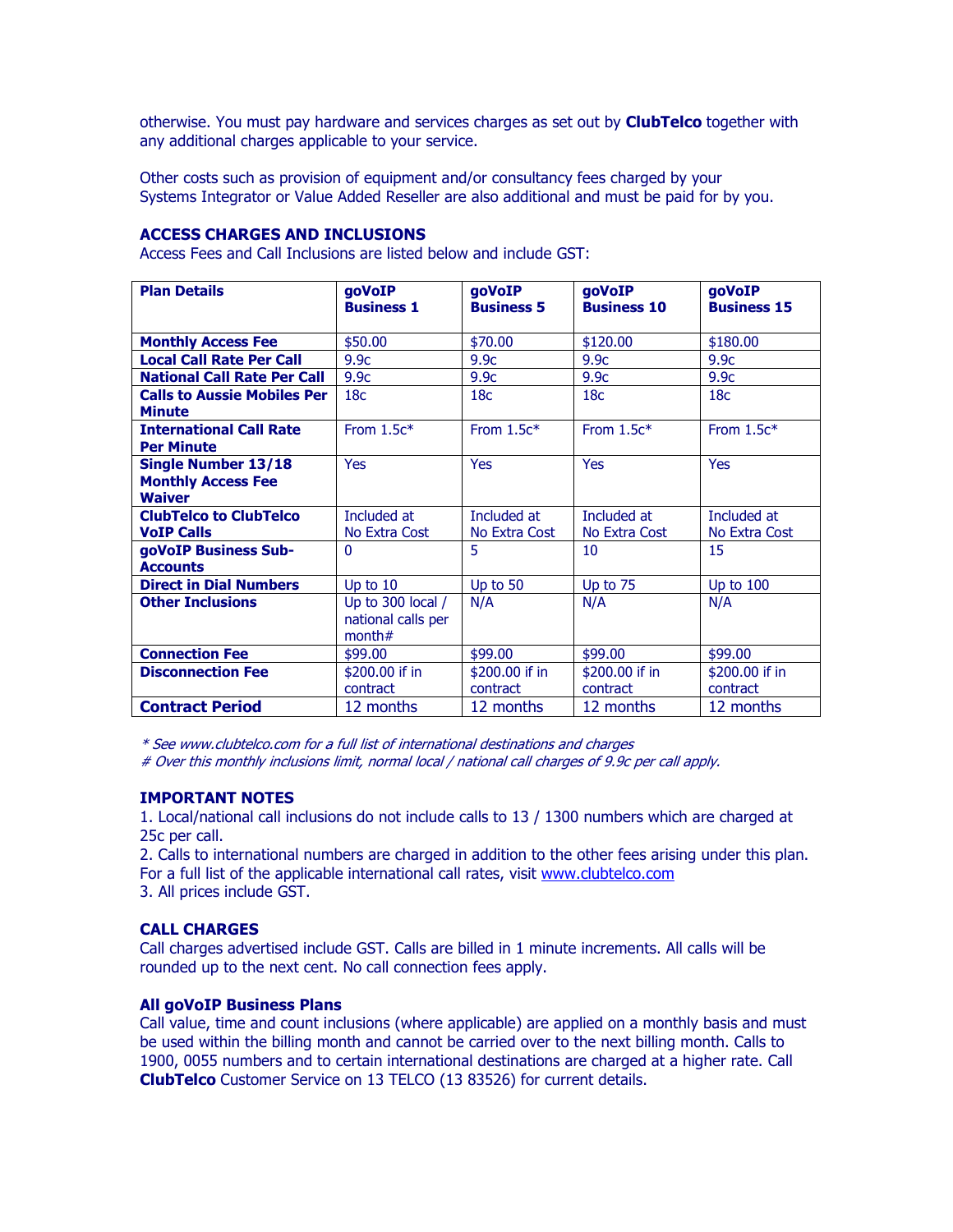Please note that additional charges will apply for calls made to Premium Services and Special Numbers. Examples of Premium Services include calls to horoscope lines, voting lines and dating services. Examples of Special Numbers are calls to 1300, 1800, 13, 1902 and Advice and Assistance numbers (such as Directory Assistance) within Australia and the equivalent of these numbers in international destinations.

Maximum call duration is four hours, followed by automated call disconnection.

### goVoIP BUSINESS HARDWARE AND CONSULTANCY SERVICES

As part of successfully provisioning your multiline VoIP solution, you will require the services of a Systems Integrator or Value Added Reseller. This specialist will advise you on the selection of compatible hardware, software and will supply chargeable consultancy services. These costs will be charged in addition to any other fees arising under this agreement and must be paid by you.

### VoIP CONNECTIVITY

You are responsible for ensuring that your VoIP service is working correctly. If your broadband connection is not working or is set up incorrectly, or if your multiline VoIP hardware or software is set up incorrectly, or there is a power failure, your phone system will not work. If any of these events occurs, telephone calls cannot be made using the VoIP service, including calls to 000, unless an ordinary landline is retained for calling redundancy.

**ClubTelco** does not accept any responsibility for the costs associated with any calls you may make using your landline instead of your multiline VoIP service. Maximum call duration is four hours, followed by automated call disconnection.

#### DISCONNECTION FEE

A Disconnection Fee of \$200.00 will be applied for cancellation of your multiline VoIP plan prior to contract expiration.

### AUTOMATIC CALL FORWARDING FROM THE SWITCH

ClubTelco offers an automatic call forwarding from the ClubTelco softswitch feature. This allows calls to be forwarded to an Australian landline number nominated by the customer in the event of call rejection from the customer's premises. Reasons for this rejection could include but are not limited to broadband failure and PBX busy signalling. In this way calls can continue to be received in the interim. Normal call charges of 9.9c per call will apply for each call that is forwarded from the **ClubTelco** softswitch to the nominated local / national number.

#### QUALITY OF SERVICE (QoS)

**ClubTelco's** multiline VoIP service can be deployed over any type of internet connection including cable, fibre,  $ADSL/2+$ , and SHDSL. However **ClubTelco** strongly advises the multiline VoIP service is combined with a **ClubTelco** broadband service and **ClubTelco** business landline service.

When combined with a **ClubTelco** recommended broadband and business landline service, we offer a service target of 99.8% availability of both VoIP and broadband service (excluding periods of planned service outage as described in Sections 6 and any outages which do not qualify for a rebate as described in sections 7 and 10 of our Business Service Level Agreement annexed to these terms).

#### ACCESS TO EMERGENCY SERVICES

A multiline VoIP service is not a substitute for a standard (PSTN) telephone service, as in the event of power failure the multiline VoIP service will not operate. Therefore ClubTelco recommends that you should not disconnect your primary phone service which provides access to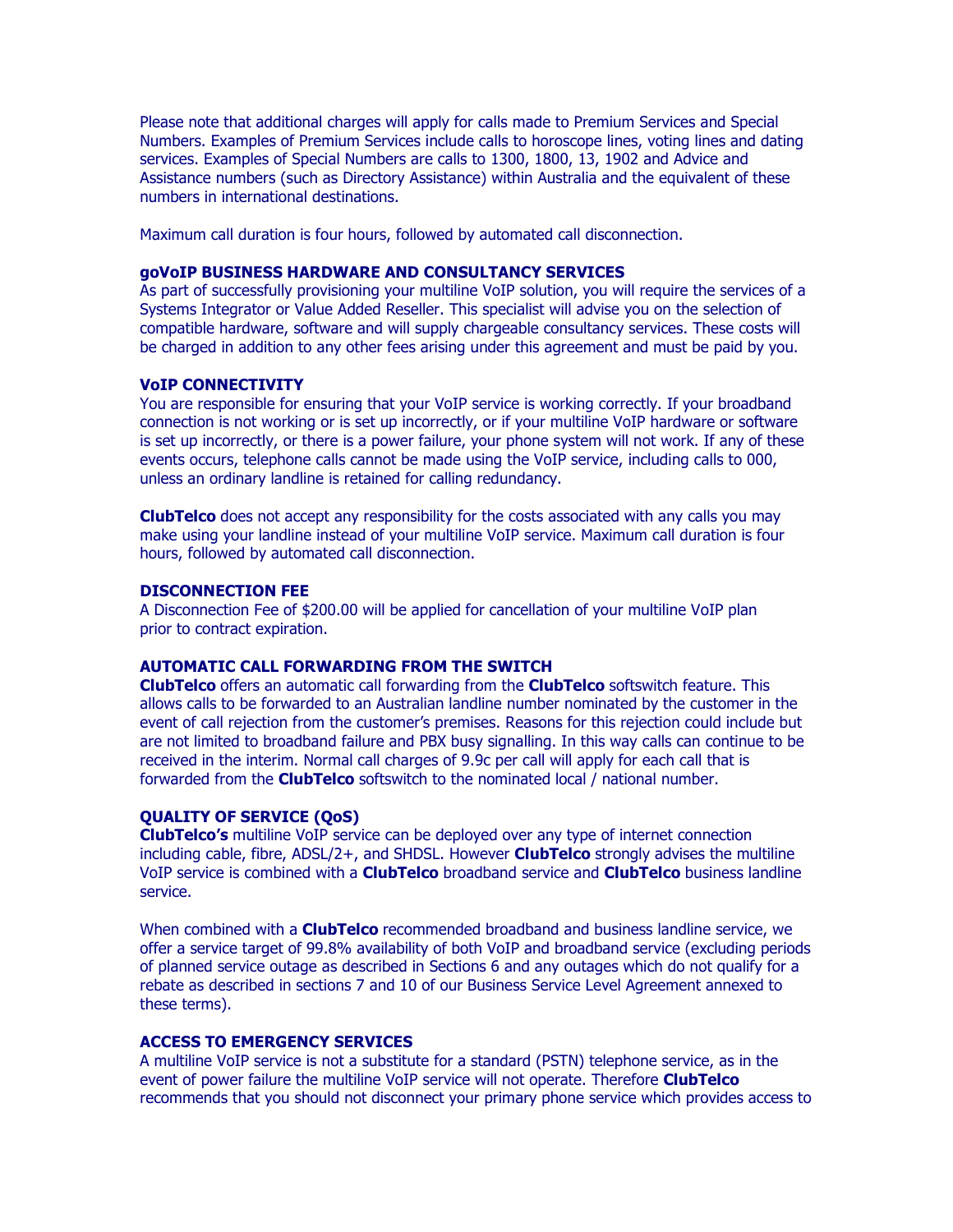000 and other similar emergency service telephone numbers in cases of emergency. ClubTelco multiline VoIP supports access to 000 or other similar emergency service telephone numbers, however **ClubTelco** recommends you call from a fixed line. As a **ClubTelco** multiline VoIP customer, it is also important that you are aware that location information may not be provided or can be incorrect for emergency services, for example:

1. If you are using your multiline VoIP service from a location other than the location advised to us, the location information passed through to emergency services will not be correct.

2. If you have an outbound only service, no location information can be provided in these cases, or if you have any concern that the location information provided to the emergency services operator may not be correct, you should confirm your location with the emergency services operator.

To the extent permitted by law, **ClubTelco** is not liable to you, or any person claiming through you, for damage, loss, costs or expenses or other liability in contract, tort or otherwise direct or indirect, for, or in relation, to your use of, or inability to use, **ClubTelco** multiline VoIP in the event of an emergency.

### DIRECT IN DIAL NUMBERS

All multiline VoIP plans include direct in dial numbers. You will be allocated a number either within your current area zone (depending on your current telephone number), or within a region of your choice, subject to availability. Alternatively you can port your existing telephone number(s) to **ClubTelco**.

#### LOCAL NUMBER PORTABILITY (LNP)

If you request that your existing telephone numbers be ported (transferred) across to your multiline VoIP service, then you authorise for your telephone number(s) to be ported to ClubTelco. Please note that only your telephone number will be transferred to ClubTelco. This may result in the loss of any value added services that are associated with the service provided by your existing service provider (eg Voicemail).

ClubTelco does not warrant that it can port your telephone number from your current service provider. Your current service provider may reject a port request if the information you provide is incorrect or does not match the data held by them. In this event, you authorise **ClubTelco** to correct the information and resubmit the request to port your telephone number to **ClubTelco**, or dispute the rejection by your current service provider (as applicable). A porting request may also be rejected for other reasons as stated in the LNP Industry Code.

**ClubTelco** does not warrant that the telephone number will be ported within any specified timeframe. Porting hours of operation are 8am to 5pm AEST/AEDST, Monday to Friday, excluding national public holidays. Cutover can only be initiated at least 3 business days after the porting notification advice is sent by **ClubTelco** to your current service provider. If a port request is rejected and needs to be resubmitted, cutover cannot take place for at least another 3 business days after the request is resubmitted. You can only withdraw your authority to port this telephone number before the Electronic Cutover Advice is sent by **ClubTelco** to your current service provider, which will be on or after the preferred cutover date specified in this form.

In the event of a port, withdrawal or reversal, **ClubTelco** is not responsible for any period of outage. If you wish to port your telephone number from **ClubTelco** to another service provider, then you must contact the other provider. ClubTelco reserves the right to charge [the fee specified in the bullet points below *J* for porting your telephone number to or from **ClubTelco**. You must not deactivate your existing service when porting. Telephone numbers can only be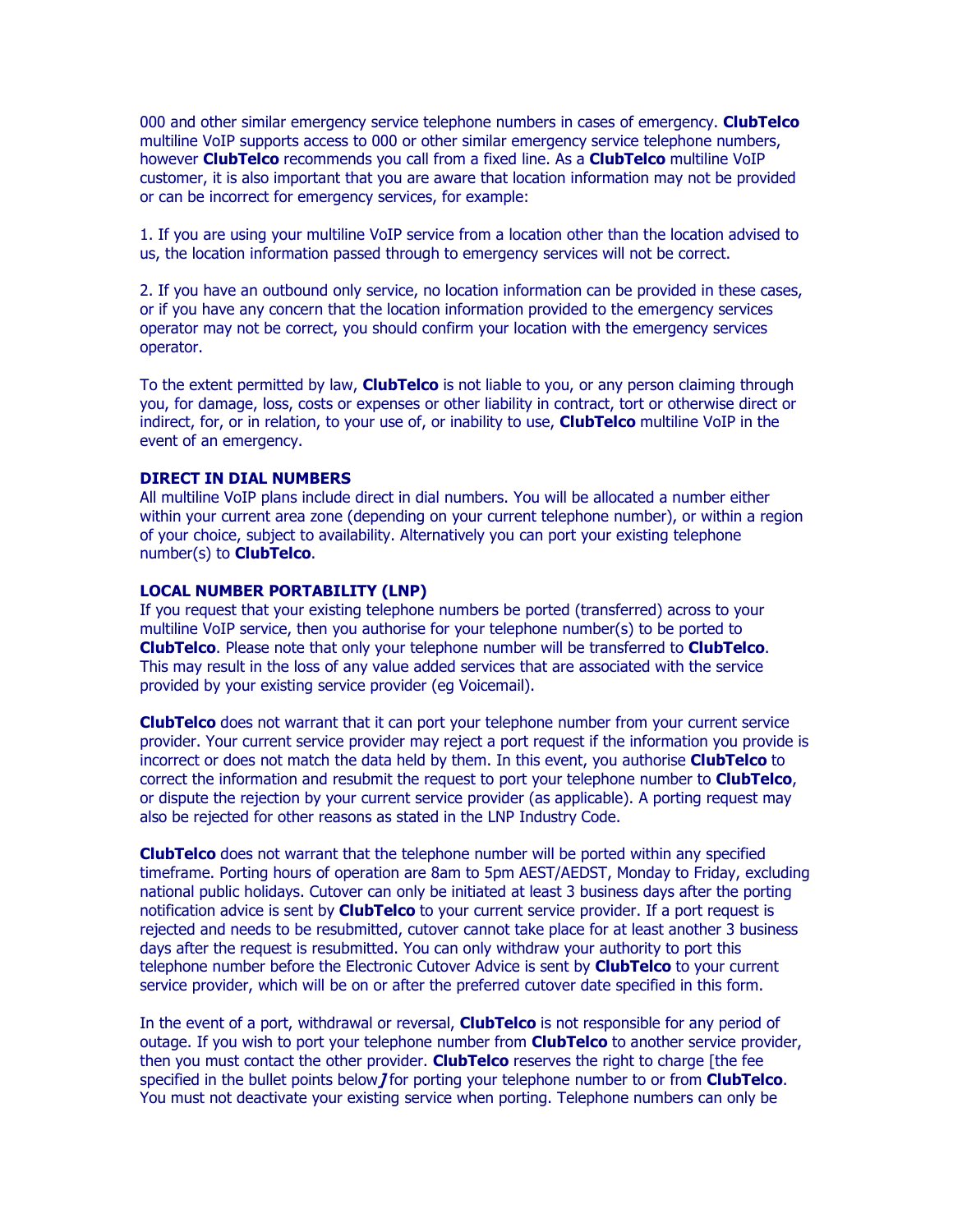ported while active. ClubTelco recommends that you should always maintain an alternative phone service if you port your phone number to a multiline VoIP service. You acknowledge that:

- by porting a telephone number, the service associated with that telephone number is disconnected from the existing service provider's network and may result in finalization of the account for that service;
- by porting a telephone number, any DSL/Spectrum Sharing service associated with that telephone number is disconnected and may result in finalisation of the DSL Spectrum Sharing account for that service;
- although you have the right to port the telephone number(s), there may be costs and obligations imposed by your current service provider associated with the port which may include early termination fees and porting fees; and
- a one off charge of \$9.95 will be charged to your **ClubTelco** account to port each existing PSTN (telephone) number. PSTN number ports do not incur a pre-approval fee.
- A pre-approval fee of \$99 applies to the porting of ISDN numbers. ISDN ports can take upwards of 30 days to complete. Only single numbers or entire number ranges can be ported. For the avoidance of doubt, a single number out of a number range block cannot be ported away from the block.
- ISDN port costs apply in addition to the pre-approval fee and are listed as follows:
- Complex port (batch of 1-5 sequential numbers \$113 per batch
- Complex port (batch of 6-20 sequential numbers \$140 per batch
- Complex port (batch of 21-100 sequential numbers \$185 per batch
- Complex port (batch of 101-200 sequential numbers \$397 per batch
- Complex port (batch of 200+ sequential numbers \$898 per batch
- VoIP Service Provider (VSP) ports are not guaranteed, if the selected number is part of the VSP's pool as the VSP cannot release that number. If however, the number had previously been ported from a PSTN line, then most ports of this nature will succeed.

A Customer Authorisation to port a telephone number must be signed by the customer or the customer's agent. A customer authorisation may only be signed by a customer's agent if the customer has authorised the agent to act on their behalf in writing or any other format which can be produced on request if required.

To the extent permitted by law, **ClubTelco** is not liable to you, or any person claiming through you, for damage, loss, costs or expenses or other liability in contract, tort or otherwise direct or indirect, for, or in relation, to porting. You may have outstanding contractual obligations and costs owed to your current service provider. **ClubTelco** is not liable for any such costs. LNP does not guarantee you can keep your telephone number if you move to a different geographic location.

### ACCOUNT CHANGES & SERVICE DISCONNECTION

Should your contact details change at any time, you must notify us immediately. If you want to discontinue your connection, written notice must be provided. Either of us may terminate the Agreement by giving 30 days written notice to the other. You remain liable for all charges payable under the Agreement in respect of services up to the time of termination. A final invoice will be issued after termination and you must pay all fees and charges you incurred using the service, up to the date of termination. If we sell equipment to you on an installment basis, and you have not repaid all installments at the time of expiry or termination of our agreement, you must pay all outstanding installments upon expiry or termination.

**ClubTelco** may suspend, restrict or disconnect the service under varying circumstances, as outlined in our Standard Customer Terms. A final invoice will be issued after disconnection and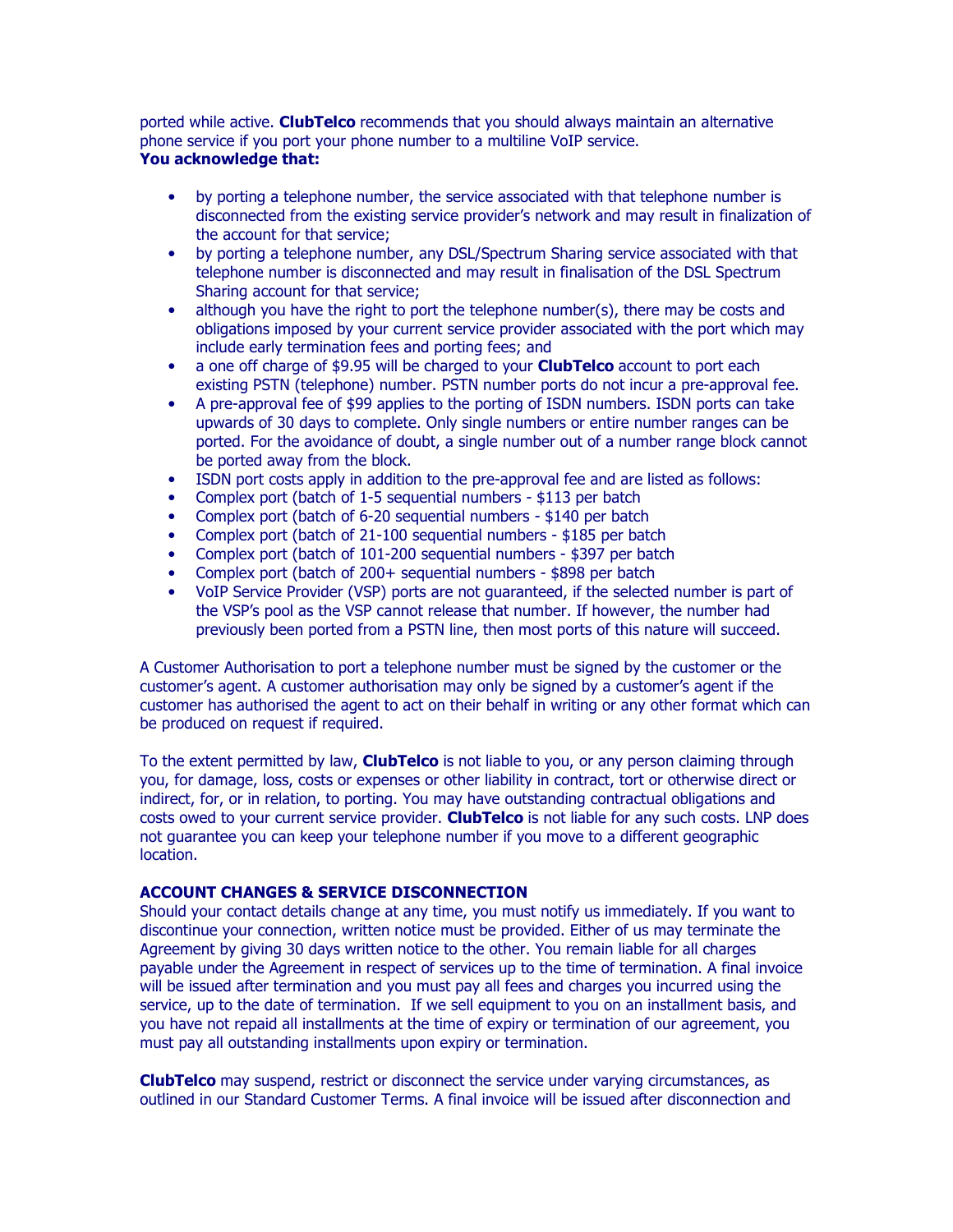you must pay all fees and charges you incurred using the service, up to the date of disconnection.

# goVoIP BUSINESS SERVICE LEVEL AGREEMENT

**ClubTelco** is committed to the supply of a quality IP telephony network on which our goVoIP Business customers can depend. This document describes **ClubTelco's** service level commitment to our goVoIP Business customers. This Service Level Agreement (SLA) is applicable to all goVoIP Business customers unless stated otherwise.

# 1. Definitions and Scope

'Coverage Window' is as described in section 4 of this Business Service Level Agreement.

'End Customer' is the business customer using the broadband or IP telephony service.

'Force Majeure' is anything which is outside the reasonable control of ClubTelco including but not limited to Acts of God, war, outages or other breakdowns in the systems or equipment of a telecommunications carrier from whom **ClubTelco** obtains services, outages or breakdowns of the internet or other networks over which the **ClubTelco** multiline VoIP service is carried.

'ClubTelco' is ClubTelco Pty Limited (ABN 52 144 488 620) ("ClubTelco") and is responsible for the broadband service, IP telephony, sales, support and relationship with the End Customer.

'Site Visit' is where **ClubTelco**, or a nominated representative, is required to attend the end customer's premises.

# 2. Fault Reporting

Faults with the Business Service can be reported to **ClubTelco's** helpdesk by phone (1300 249 864) during the hours of 8.30am – 5:30pm weekdays (AEST). Following receipt of a fault notification from the End Customer, **ClubTelco** will log a fault report and provide the End Customer with a fault reference number. **ClubTelco** will use its reasonable commercial endeavours to ensure that its response to fault reporting is within the applicable Coverage Window (as described in section 4 below), and is in accordance with sections 3, 4 and 5 of this SLA.

### 3. Response and Restoration Targets

Response Time is the time from when **ClubTelco** receives a fault notification from the End Customer, to the time that **ClubTelco** provides a status advice to the End Customer with an indication of the nature of the fault and estimated time to restore service.

| l Parameter          | <b>Target Times</b>                | <b>Applicable Services</b> |
|----------------------|------------------------------------|----------------------------|
| <b>Response Time</b> | 2 hours within the Coverage Window | All goVoIP Business Plans  |

Restoration Time is the time taken from when **ClubTelco** receives a fault notification from the End Customer, to the time the service is restored.

| <b>Parameter</b>        | Location                                                                     | <b>Target Times</b>                           | <b>Applicable Services</b>   |
|-------------------------|------------------------------------------------------------------------------|-----------------------------------------------|------------------------------|
| <b>Restoration Time</b> | CBD/Metropolitan (inc.<br>Gold Coast); Regional<br>(Site Visit not required) | 16 hours within the<br><b>Coverage Window</b> | All goVoIP Business<br>Plans |
| <b>Restoration Time</b> | <b>Regional (Site Visit</b><br>required)                                     | 48 hours within the<br><b>Coverage Window</b> | All goVoIP Business<br>Plans |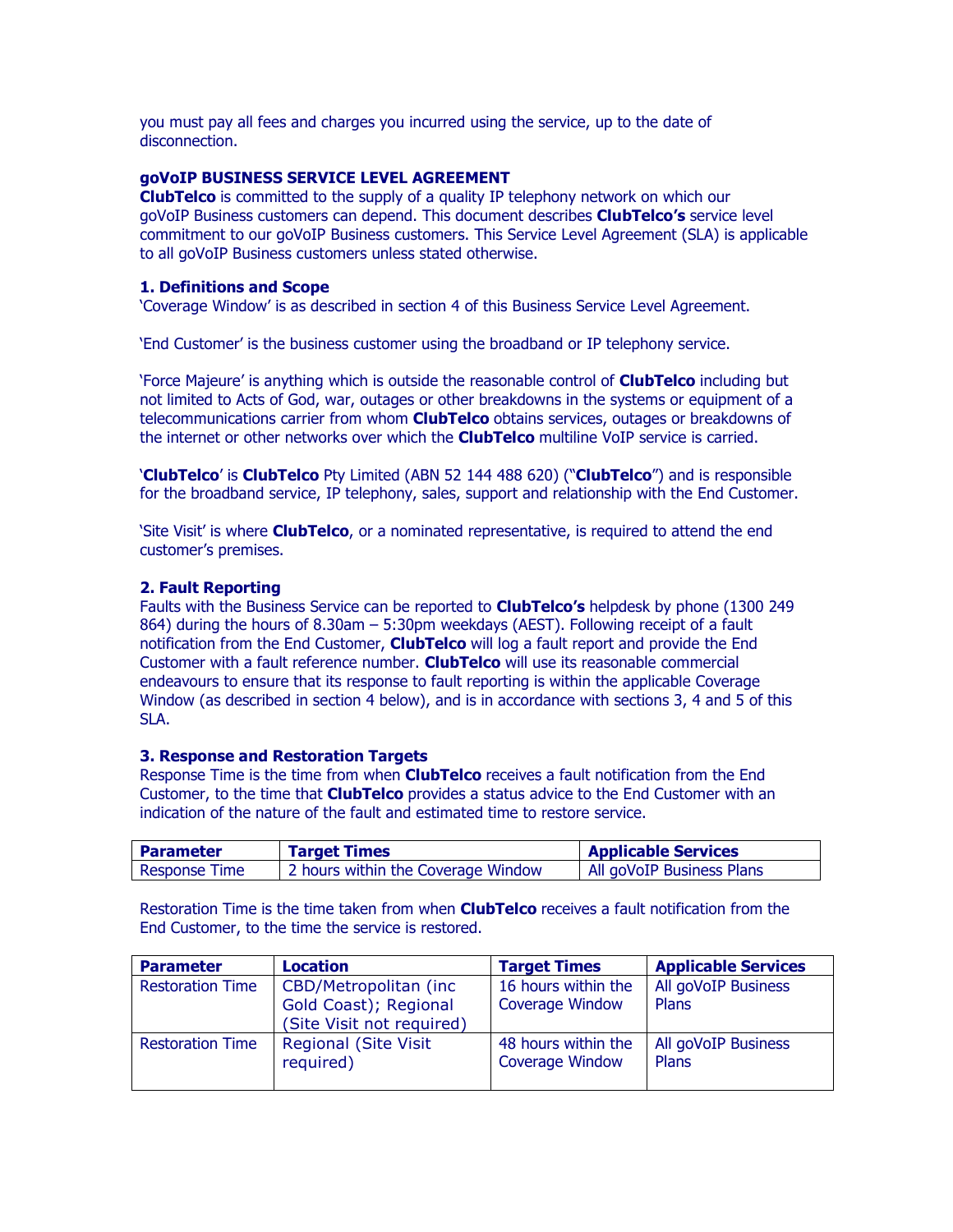# 4. Coverage Window

The Coverage Window is as follows:

| <b>Coverage</b><br><b>Window</b> | <b>Business Hours (AEST)</b>                                                                    | <b>Applicable Services</b> |
|----------------------------------|-------------------------------------------------------------------------------------------------|----------------------------|
| <b>Business Hours</b><br>(AEST)  | 8.30am to 5:30pm (AEST) Monday to<br>Friday (public holidays in Queensland<br>and NSW excepted) | All goVoIP Business Plans  |

If a fault notification is received by **ClubTelco:** 

- 2 hours or less before expiry of the Coverage Window; or
- outside of the Coverage Window,

then the response and restoration times referred to above will be deemed not to commence until the start of the next following Coverage Window. If work to rectify any fault is not completed within the Coverage Window, then the target restoration times referred to above will be deemed to be suspended until the start of the next following Coverage Window.

### 5. Fault Report Communications

In the event of a fault report, **ClubTelco** will communicate with the End Customer as follows:

Receive the Fault: by phone call from the End Customer to 1300 249 864. ClubTelco will provide a fault report reference number.

Status Advice: by phone call from **ClubTelco** to the End Customer at the telephone number provided by the End Customer to **ClubTelco** including an indication of the nature of the fault and estimated time to restore service within two working hours.

Close Off: **ClubTelco** will contact the End Customer upon restoring service to the End Customer and confirm that the service is operating satisfactorily or that the fault has been referred to the appropriate channel partner for resolution.

If the fault does not lie in the **ClubTelco** network (landline, broadband or VoIP networks), then the fault will be referred to the appropriate channel partner (systems integrator or value added reseller) for resolution at the customer's premises.

### 6. Pro-active Outage Notifications

### a. Major Outages

In the event that a network outage should occur with the potential to impact multiple End Customers, **ClubTelco** will use its reasonable commercial endeavours to communicate to End Customers via email. It is the End Customer's responsibility to ensure that **ClubTelco** has the correct and current list of End Customer's nominated contacts and their contact details at all times.

# b. Planned Service Outages

ClubTelco will use its reasonable commercial endeavours to schedule planned maintenance between the hours of midnight to 6am (AEST) to minimise customer impact. ClubTelco will notify all affected End Customers via e-mail if planned maintenance is scheduled outside of these hours. The e-mail will include the details of the Planned Service Outage.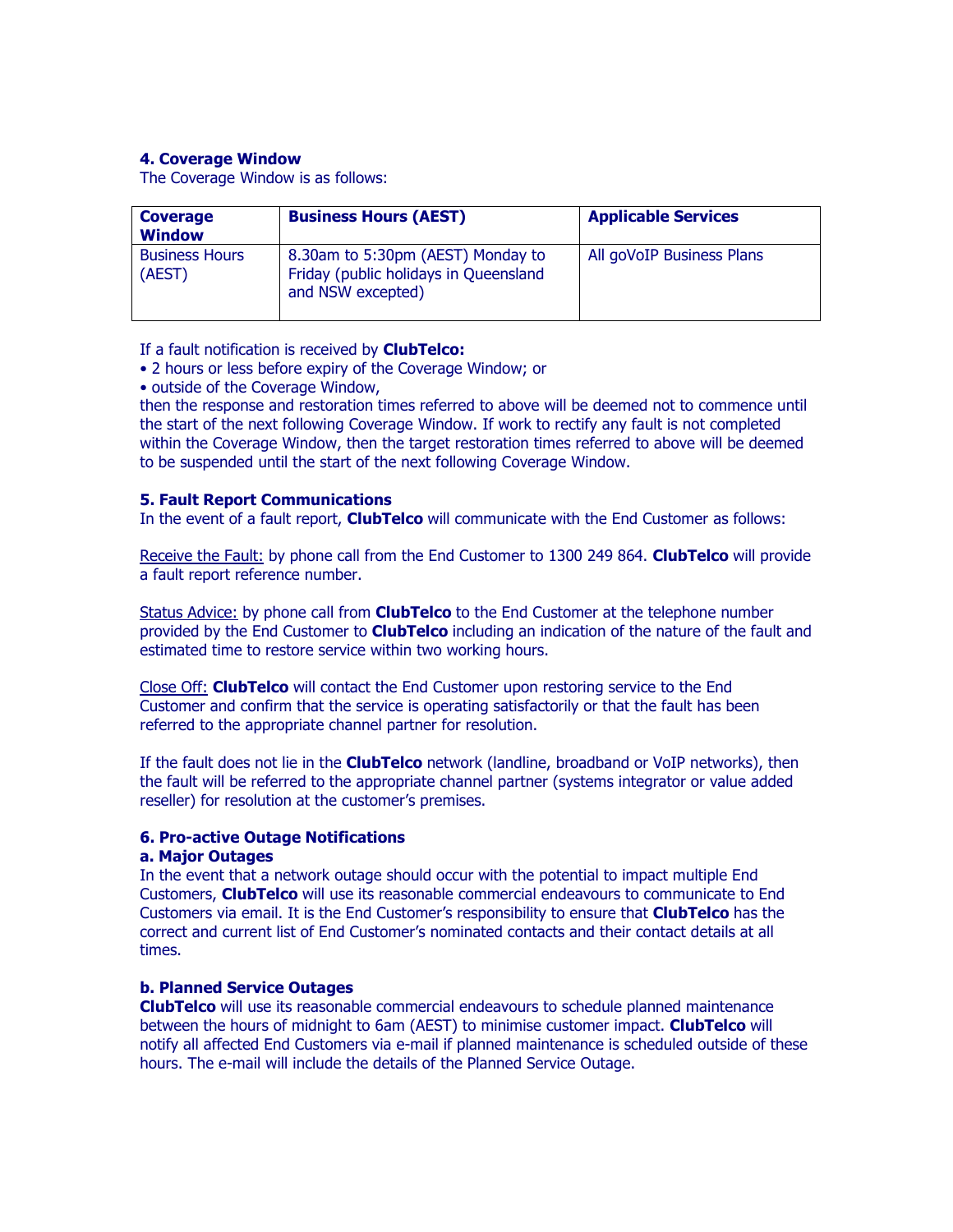In circumstances where an emergency service interruption is required, **ClubTelco** reserves the right to undertake the service interruption without notice. In such cases **ClubTelco** will use its reasonable commercial endeavours to notify the End Customers prior to any service interruption.

# c. Service Availability

Service Availability is defined as the percentage of time each service is available to the End Customer during each calendar month. The service availability is calculated in accordance with the following formula, where Unavailable Hours is the total number of hours that the service is totally unavailable due to any issues (apart from for planned service outages):

| Service availability for period $=$ | Total Hours for the period less Unavailable Hours | $\chi$ 100% |
|-------------------------------------|---------------------------------------------------|-------------|
|                                     | Total Hours for the period                        |             |

The overall **ClubTelco** network service availability will be advised by **ClubTelco** to End Customers on a periodic basis.

| <b>Applicable Services</b>                          | <b>Service Target Availability</b> |
|-----------------------------------------------------|------------------------------------|
| <b>ClubTelco</b> Business VoIP services             | 99.9%                              |
| <b>ClubTelco</b> ADSL / ADSL2+ Broadband services   | 99.9%                              |
| <b>ClubTelco</b> Broadband & Business VoIP services | 99.8% (combined)                   |

Note that Service Target Availability excludes non-availability of the landline that an ADSL / ADSL2+ broadband connection utilizes and any periods of planned service outage as described in Section 6 above and any outages which do not qualify for a rebate as described in Sections 7 and 10 of this Business Service Level Agreement.

### 7. Fee Rebates due to Data Service Unavailability

Where a fault is attributed to the **ClubTelco** network, and the service to the End Customer is unavailable for use within the Coverage Window for more than the hours stipulated in Section 4 (Target Restoration Time), then **ClubTelco** will provide the rebate described in this section to the End Customer. This rebate will be provided against the monthly access fee component of the End Customer's next monthly invoice only and will not be applied against the usage component of that next monthly invoice.

Any Rebates to be provided will be subject to the following limitations:

• Only one rebate is payable in connection with any single event arising in relation to your ClubTelco Multiline VoIP Service;

• Only one rebate is payable in any one month period;

• The total rebates provided to the End Customer in any monthly invoice period will not exceed 50% of the monthly access fees in respect of that period.

Rebates will not be provided in the event of:

• Force Majeure; planned outages, maintenance and repairs, any suspension or termination of the service in accordance with the contract; anything we do which is reasonably required to protect the safety, security or integrity of the service, anything carried by the services, or any network in relation to the service;

• Your negligence, your acts or omissions, or breach of the contract (including acts and omissions by your officers, employees, agents, contractors and End Users);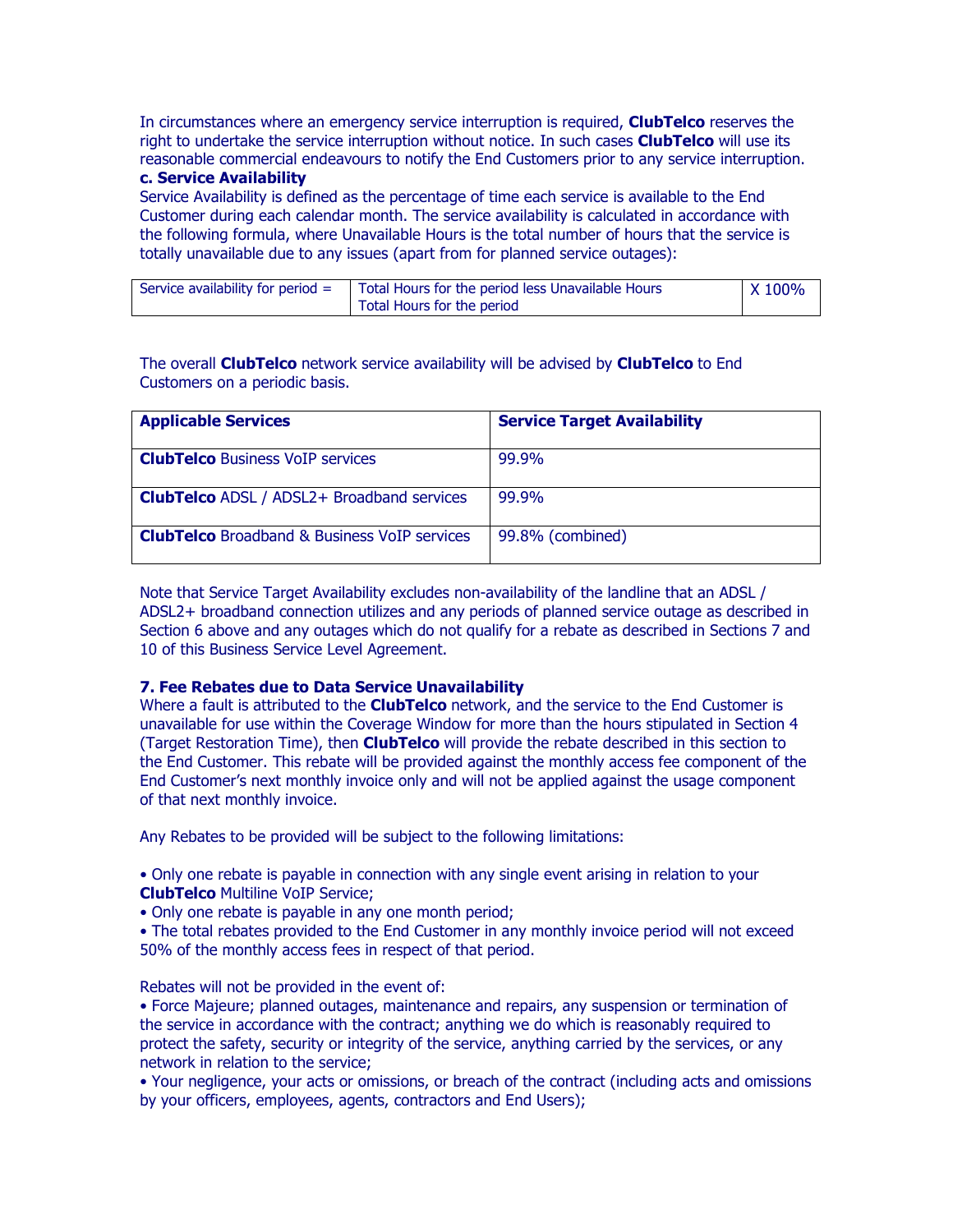• Your failure to provide access to your premises for **ClubTelco** or **ClubTelco's** channel partner to effect repair;

• Our inability to contact you to obtain more information where you fail to respond to our messages and/or request for that information.

| <b>Service Unavailability</b>                                                                            | <b>Location</b>                                                | <b>Monthly Access</b><br><b>Fee Rebate</b> | <b>Applicable</b><br><b>Services</b> |
|----------------------------------------------------------------------------------------------------------|----------------------------------------------------------------|--------------------------------------------|--------------------------------------|
| Up to 16 hours (i.e.<br>within Coverage<br>Window)                                                       | • CBD/Metropolitan/<br>Regional                                | $0\%$                                      | All goVoIP Business<br><b>Plans</b>  |
| More than 16 hours<br>but less than or<br>equal to 24 hours<br>after expiry of<br><b>Coverage Window</b> | • CBD/Metropolitan;<br>• Regional (Site Visit<br>not required) | 15%                                        | All goVoIP Business<br><b>Plans</b>  |
| More than 24 hours<br>but less than or<br>equal to 36 hours<br>after expiry of<br><b>Coverage Window</b> | <b>Regional (Site Visit</b><br>required)                       | 15%                                        | All goVoIP Business<br>Plans         |
| More than 24 hours<br>after expiry of<br><b>Coverage Window</b>                                          | • CBD/Metropolitan;<br>• Regional (Site Visit<br>not required) | 30%                                        | All goVoIP Business<br>Plans         |
| More than 36 hours<br>after expiry of<br>Coverage Window                                                 | <b>Regional (Site Visit)</b><br>required)                      | 30%                                        | All goVoIP Business<br>Plans         |

To the extent permitted by law, the rebates in this Service Level Agreement are your sole remedy in connection with any failure to achieve the target service levels specified.

The Monthly Access fee rebate must be claimed by the End Customer by submitting to **ClubTelco** a written request for that rebate describing the grounds on which the End Customer believes that the rebate is due. The End Customer's application for a rebate must be received by ClubTelco within 14 days of the end of the month in which the service interruption occurred. Upon receipt of the End Customer's application for a rebate, **ClubTelco** will investigate the claim and provide the End Customer with its determination on whether or not the claim is valid. Any ClubTelco determination on a claim will be accompanied by availability calculations to substantiate ClubTelco's determination. If ClubTelco finds the rebate claim to be valid, the rebate will be provided in the form of a credit on the next monthly invoice to the End User.

# 8. Service Activation Lead Times

Service Activation Lead Time is the number of working days, from the date that ClubTelco acknowledges that it accepts your Customer Service Application Form requesting the supply of the service to delivery of an activated service. Service Activation Lead Time is subject to confirmation of service being available in the requested location.

| <b>Service Type</b>                   | <b>Target Service Activation Lead Time*</b> |
|---------------------------------------|---------------------------------------------|
| New Service - goVoIP Business         | 5 working days                              |
| New Service - ADSL / ADSL2+ Broadband | 7-20 working days                           |
| New Service - Landline                | 10 working days                             |
| Service relocation                    | 7-20 working days                           |
| Speed change                          | 1 working day                               |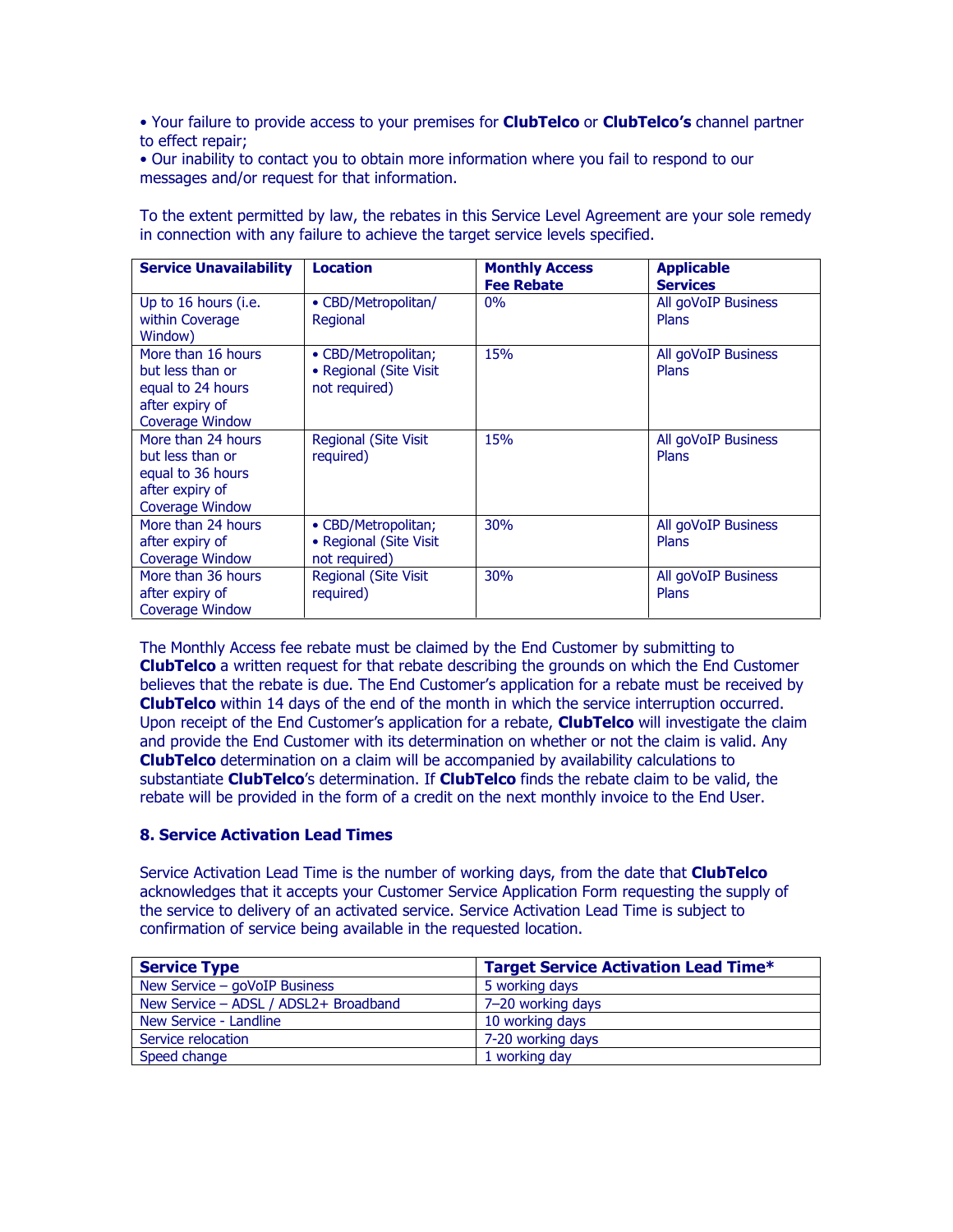\*Note: Service Activation Lead Time will be deemed to be suspended where the End Customer requests that installation be rescheduled and will recommence from the rescheduled installation date (or such other rescheduled installation date as may be requested by the End Customer from time to time).

### 9. Service Activation Communications

**ClubTelco** will communicate with the End Customer as follows throughout the process of service activation as follows:

End Customer Service Application Form (Order) The End Customer faxes the **ClubTelco** goVoIP Business Team on (07) 5553 6815

#### Acknowledgement

Within 1 working day of receipt of a complete Order, **ClubTelco** contacts the Systems Integrator / Value Added Reseller with acknowledgement of the Order.

Installation Co-ordination (if applicable) ClubTelco (or our agent) will arrange an installation appointment with the End Customer.

#### Installation Completion Advice

Within 1 day of service commissioning, **ClubTelco** (or our agent) will contact the End Customer to confirm that the service installation is complete.

#### Rescheduling The Planned Completion Date

In the event of a requirement to re-schedule (either **ClubTelco** or customer initiated), then ClubTelco will establish a revised 'Planned Completion Date' and contact the End Customer at the earliest opportunity.

#### Enquiries re Order Progress

Call the **ClubTelco** goVoIP Business Team on 1300 249 864 or e-mail **ClubTelco** at support@govoipbusiness.com.au for enquires about the order progress.

### 10. Access Fee Rebates Due To Service Activation Delays

Where ClubTelco does not activate the service within the Service Activation Lead Time, and if it is our fault, then **ClubTelco** will provide an installation fee rebate to the End Customer. This rebate is a one off rebate and will be provided against the monthly access fee component of the End Customer's next monthly invoice only and will not be applied against the usage component of that next monthly invoice.

The installation fee rebate must be claimed by the End Customer by submitting a written request to ClubTelco describing the grounds on which the End Customer believes that the rebate is due. The End Customer's application for a rebate must be received by **ClubTelco** within 14 days of the end of the month in which the installation delay occurred. Upon receipt of the End Customer's application for the rebate, **ClubTelco** will investigate the claim and provide the End Customer with its determination on whether or not the claim is valid. Any response to a claim will be accompanied by documentation to substantiate ClubTelco's determination. If ClubTelco finds the rebate claim to be valid, the rebate will be provided in the form of a credit against the End Customer's monthly access fee in the next monthly invoice to the End User.